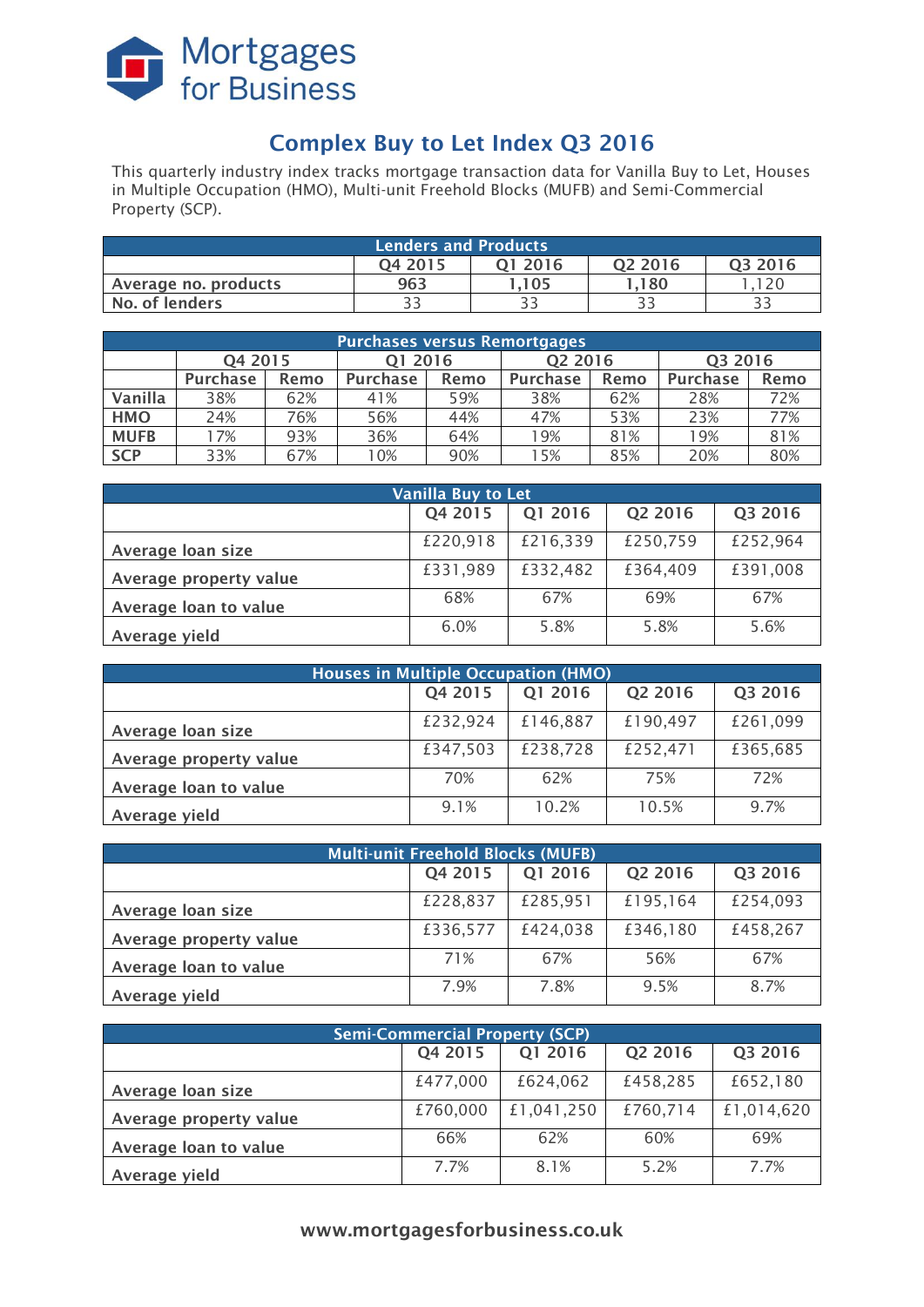

## **LTVs average 67% across all property types over last 5 years**

### **Lenders and Products**

Thirty-three lenders currently operate in the buy to let mortgage market. This figure has stayed the same for a year\* and we expect it to remain fairly steady for the next 12 months.

In contrast, the average number of buy to let mortgage products available in the quarter fell by 5%, although with actual number of products still in excess of 1,000, there remains plenty of choice.

#### **Purchases versus Remortgages**

Remortgaging continues to outstrip purchases. This is a trend is likely due in part to savvy landlords continuing to remortgage as soon as they are free from Early Redemption Charges on shorter, two and three year initial term products where the lender's reversion rate is high. Whilst rates remain low, we expect this trend to continue with landlords.

### **Property types**

Over the five years since the index was launched, the average loan to value has changed very little from quarter to quarter, the average being 67% across all property types despite a mixed bag of changes in average property values and loan amounts.

For vanilla buy to lets average property values and loan amounts continue their gentle rise in proportion with each either, whilst the reverse can be said for HMOs and multi-unit blocks. Five years ago the average loan for an HMO was £317,907 but is now only £261,099. Similarly, the average price of multi-unit five years ago was £527,902 whereas by Q3 2016 the average price had reduced to half that - £254,093. Further analysis of our transactional data reveals two main reasons for this reduction:

- Smaller, less expensive HMOs and multi-units are being financed in areas of higher property prices
- In areas of the country where property prices remain low, there has been an increase in purchases (and subsequently refinancing) of HMOs and multi-units

No doubt, the increased interest in these more complex property types has been helped not only by the growing demand for smaller, less expensive rental accommodation but also the more attractive yields on offer.

The data set for semi-commercial property is much smaller which is why we see greater fluctuations in quarterly results, although for the most part yields are well above those for vanilla property which is why they remain popular with more experienced landlords.

*\*Excludes regional and less active lenders.*